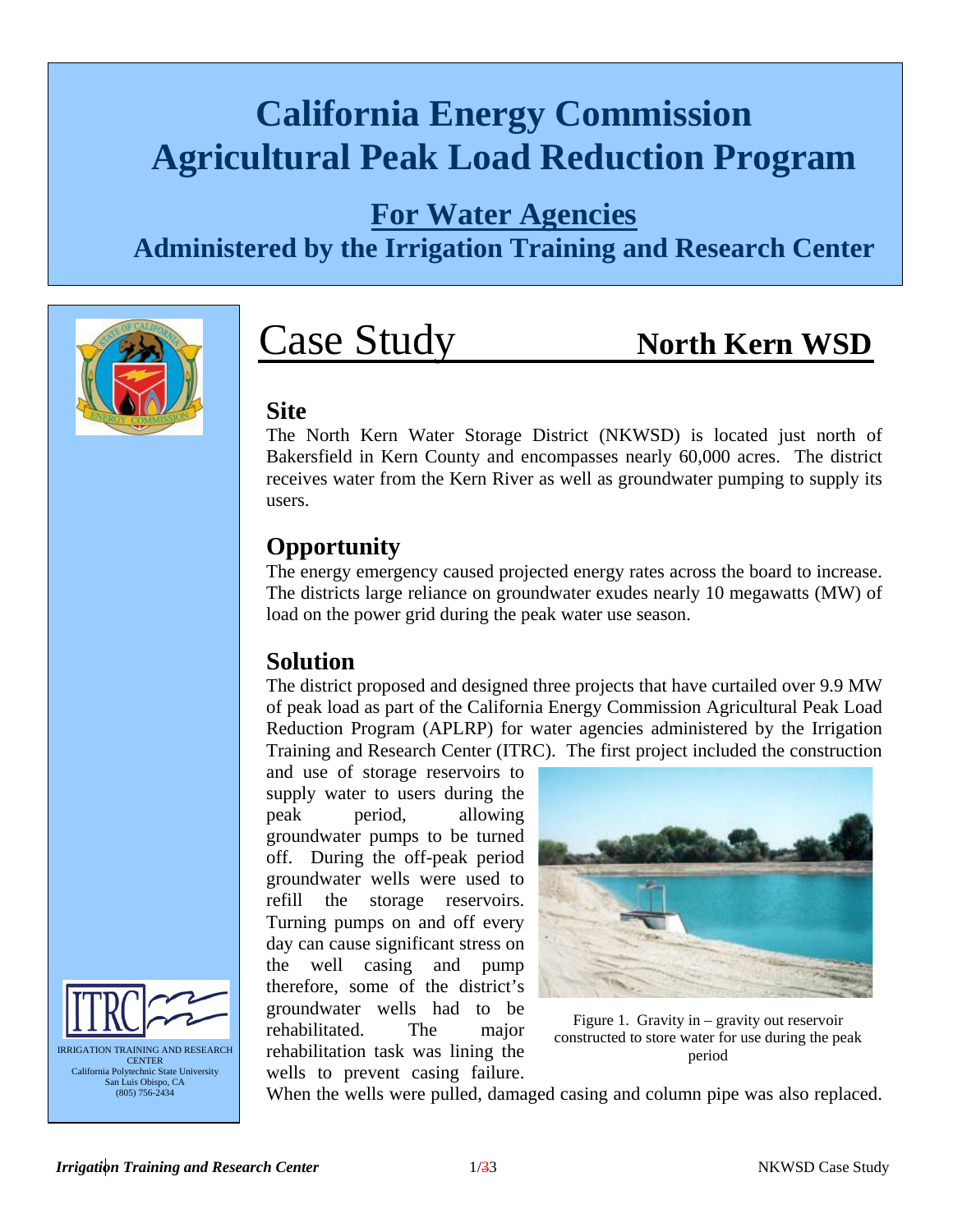

Timers were installed on each well control panel in the program to automatically shut the well off during the peak period.

The second project also included equipping wells with clock timers rehabilitation

of the wells, as well as modifications to the pump discharges to reduce the impact of operation to the landowners, modification to a siphon, pumping bays, and weirs to increase the storage capacity of regulating reservoirs, thereby reducing the peak period electrical demand. Additionally, seventeen telemetry sites were installed to monitor water levels in canals and reservoirs and provide data via radio to the district office computer.



Figure 2. Clock timer used to automatically shut a groundwater well off before 12pm and turn it back on after 6pm every weekday during the peak season.

The third project was an expansion of the previous

two. NKWSD included all remaining wells that were not in the previous projects, rehabilitating the wells and installing clock timers. The district also expanded an existing reservoir and modified a pumping bay to supply water during the peak period when the additional wells were turned off. Telemetry was installed on five additional sites to provide district operators with real time data on water levels in canals and reservoirs.



Figure 3. Water supply from a new reservoir supplying water to a canal during the on-peak period when the groundwater pumps are off.

The first project was fully operational during the 2001 peak season (June-September) curtailing 5.135 MW of peak load (Monday-Friday, 12pm-6pm). The second project was completed prior to the 2003 peak season and curtailed an additional 3.284 MW of peak load. The final project was completed prior to the 2004 peak irrigation season curtailing a final 1.517 MW of peak load.